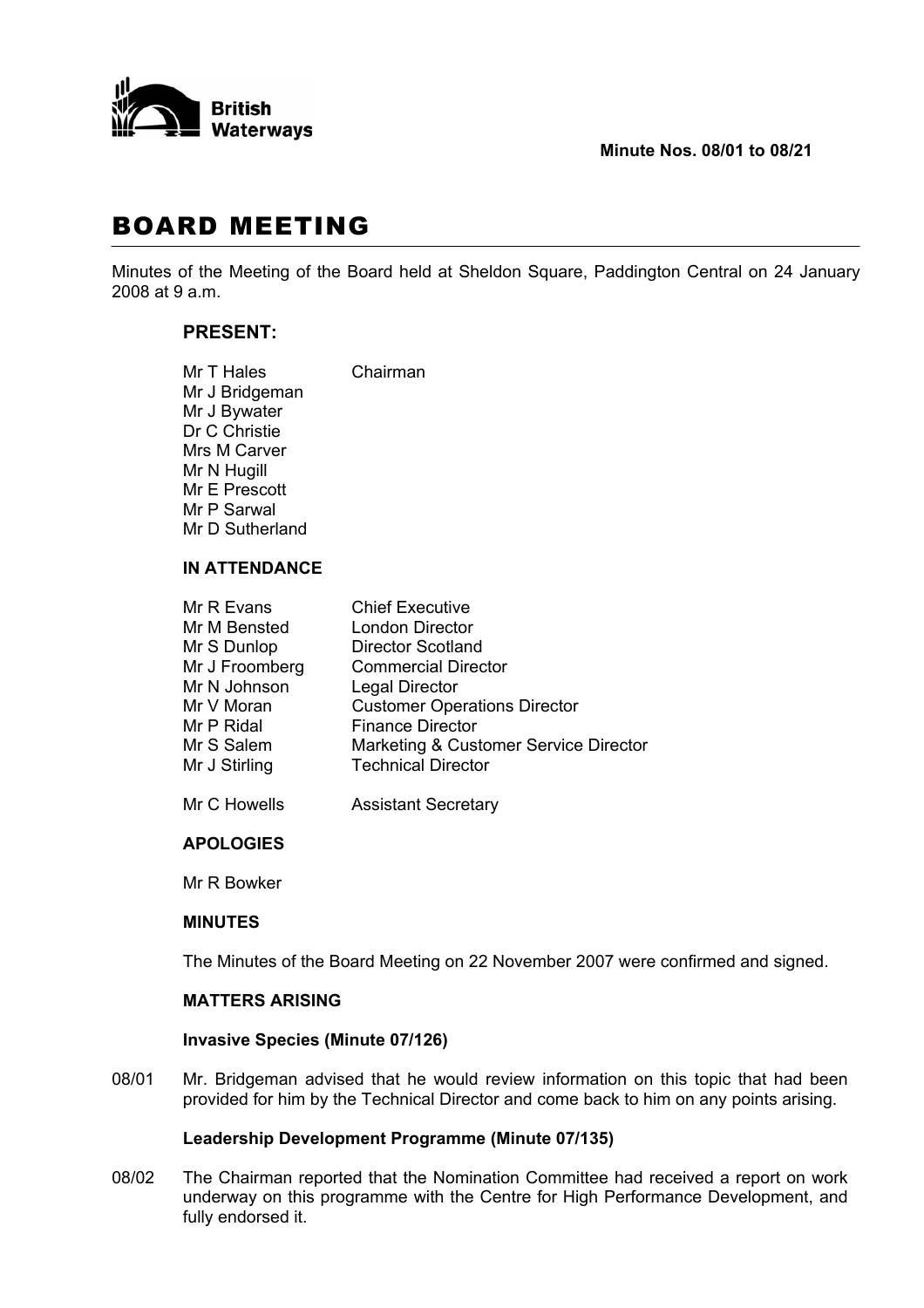## **Pension Fund (Minute 07/138)**

08/03 It was noted that the Pension Fund had adopted the 15% hedge fund element in the investment strategy.

## **Limited Liability Partnerships (Minute 07/141)**

08/04 Mr. Sutherland explained that his concern in raising this matter had been in respect of changes to tax rules generally and their potential effect on the tax transparency of LLPs. The Chief Executive confirmed this had been checked and there were no effects to BW's LLPs.

## **Asset Condition (Minute 07/140)**

08/05 The Board expressed satisfaction with the prompt response of the Technical Director confirming there were no E5 assets in BW.

## **CHIEF EXECUTIVE'S REPORT**

08/06 The Board noted BWB 3306.

## **Commercial Director**

08/07 The Board noted the appointment of the Commercial Director as a National Lottery Commissioner.

#### **London Olympics**

08/08 The Board welcomed the assurance of the Director London in respect of expected cost overruns on BW's Olympic budget that these would be recovered from the principal funders. BW's contribution to the overspend would be capped at £500k. Cost pressures were easing at the present time.

 It was noted that the next Board Meeting would be hosted by BW London and the Executive was asked to consider a visit to the Olympic site and a presentation on progress there and with regeneration of the Lower Lee Valley.

#### **Beaver Reintroduction in Scotland**

08/09 The Chief Executive explained that BW's concerns in regard to plans to reintroduce beavers into Knapdale, Argyll were in regard to their damaging the embankments of the Crinan Canal by burrowing and also causing obstructions with dams.

#### **Rotton Park Reservoir**

08/10 The Executive advised in regard to the reference to Rotton Park Reservoir, in the Channel 4 programme 'Britain under Water', that the Reservoir was in good condition with a low risk of failure at a 1 in 17,000 year likelihood.

#### **Project Approvals**

- 08/11 The following project, approved by the Chief Executive, was noted:
	- **Swellands Reservoir £1,650,385.**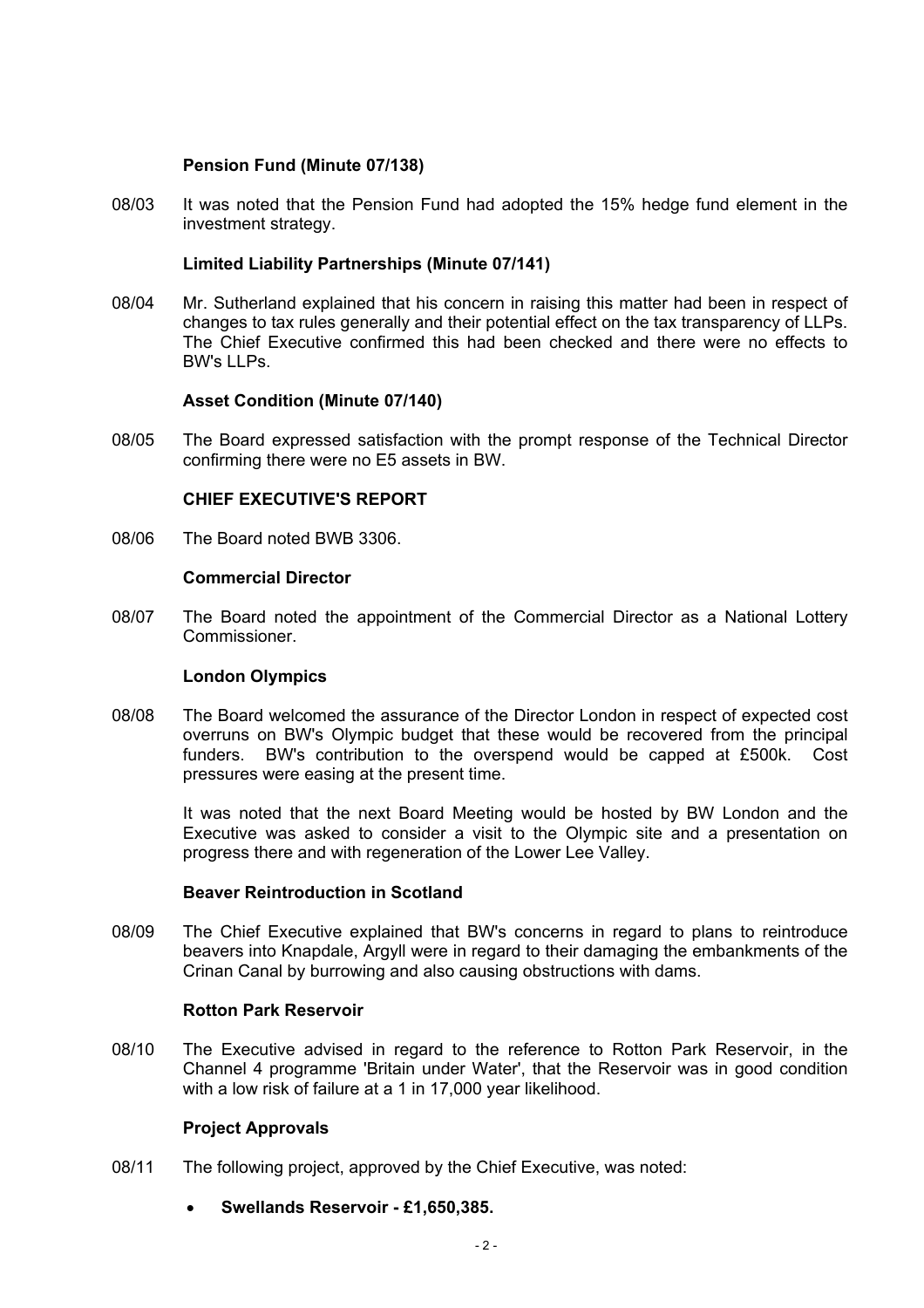## **FINANCE REPORT**

08/12 The Finance Director introduced BWB 3303.

 The Board noted the latest cash position and the trading results for the eight months to November 2007 and an explanation of the F8 full year forecast. Also noted were an update on the valuation of the BW Pension Fund and the business plan milestones report for 2007/08.

 The Board then considered a report on the progress and issues arising from the 2008- 2011 Business Plan. Background papers showing business plan projections and commercial capital cash flow forecasts over the plan period were tabled.

 The Board reviewed the main issues which included funding the Monmouthshire & Brecon Canal breach, completing the minimum Safety Standard works, the remodelling of the increases in boat licence prices, the dependence on JV profits and their funding requirements and affordability of proposed restorations.

In the discussion that followed, the Board reviewed three issues in particular:

- On ISIS and the Brentford option, the range of possible outcomes for business planning purposes was noted. There would be a negotiation between the Partners and the Board would be updated on that. Board Members' initial views were noted by the Executive.
- On the Monmouthshire & Brecon Canal breach the Board agreed in principle to fund the expenditure necessary to achieve the reopening of the canal (approximately £7½ million - a final approval request would follow). Expenditure to subsequently secure the economic benefit of this investment would be sought from Welsh Government and other external funding sources.
- On the Cotswolds Canal 1A project, the Board noted that Stroud District Council would not indemnify BW for non-performance in constructing the Brimscombe Port section. In the light of this, together with the funding position generally and the need to fund the Monmouthshire & Brecon Canal breach in particular, the Board agreed to withdraw from the project. A full explanation of the reasons for this would be prepared for funding partners and other stakeholders.

 The Chief Executive undertook to review whether the current £3 million benchmark for risk appetite in BW (as reflected in the Risk Register and insurance arrangements) was appropriate in view of the Monmouthshire & Brecon breach and deferred major works.

#### **ANNUAL REPORT – HEALTH & SAFETY IN BW**

08/13 The Technical Director introduced BWB 3308, the Annual Report on Health & Safety in BW in 2007. He explained that this had been expanded to cover the 4 areas of risk identified by the Chief Executive in his report to the Audit Committee in September, i.e. Assets, Visitors, Contractors and Volunteers and BW's people.

 In response to the Board's concern that the rate of reduction in the level of occupational injuries had plateaued, Mr. Stirling advised that there had been a focus on behavioural safety in the past six months and the benefits of this could now be expected to feed through.

On the Monmouthshire & Brecon Canal breach, Mr. Stirling was questioned about the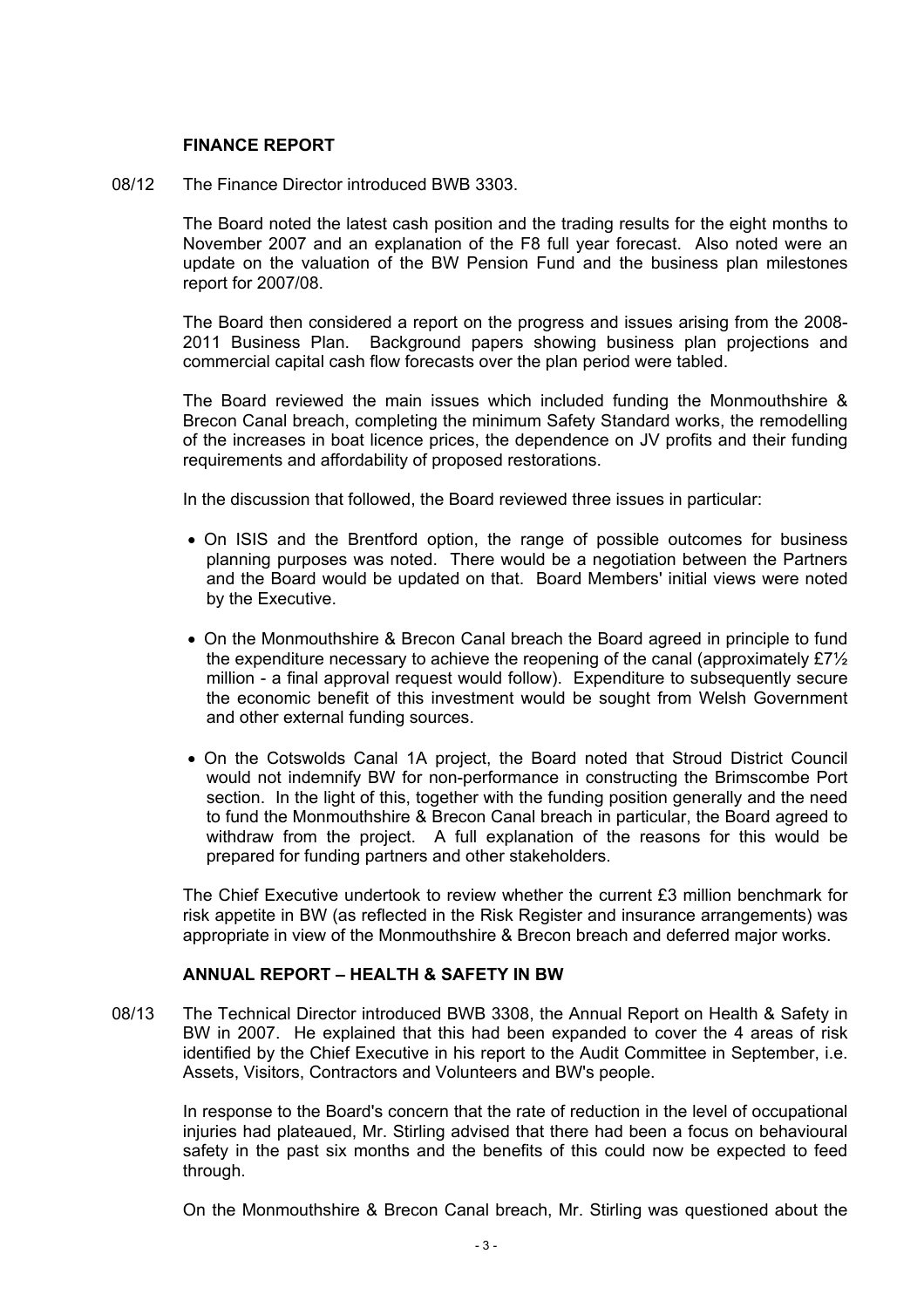nature of the damage to residential properties. Asked whether this could happen elsewhere on the canal system, he responded that this was most unlikely given that the particular surface geology of the Monmouthshire & Brecon Canal had resulted in the mobilisation of the whole hillside.

 Finally, the Technical Director referred to an early warning received from the Head of Audit that a Working in Confined Spaces draft audit report gave an emerging risk of non-compliance. Management had responded promptly by issuing an immediate safety alert and all General Managers had been required to check all current sites.

## **COMMERCIAL DIRECTOR'S REPORT (BWB 3304)**

08/14 The Commercial Director highlighted the abatement of the short term cash sensitivities referred to in his previous report.

 The Board noted the preparatory work on a project for BW's remaining residential properties with a recommendation expected to follow by the November Board. The Commercial Director confirmed that this report would cover all the options and would fully address any reputational issues, including for Scottish Government and Defra.

 Mr. Froomberg then referred the Board to his Joint Ventures – 2007 Review and Summary 2008 Business Plan. This included Wood Wharf and Gloucester Quays.

 On the JVs as a whole, he indicated that BW's total assets are worth over £600m, of which about £80m is represented as current equity in JVs. The total commercial contribution excluding JVs is between £60m and £70m per annum and this is relatively low risk. The projected venture profit, as set out in the Finance Director's report is the growth potential on top of that, and is the more risky element. He added that the Property Committee had also considered Ventures and there would be a brief report later in the meeting.

The Board delegated approval of the following project to the Property Committee:

• *Confidential minute* 

## **BOAT LICENCE PRICES AND ENFORCEMENT, 2008-2011**

08/15 The Marketing and Customer Service Director introduced BWB 3309. Additionally he showed a slide summarising the licence contribution options.

 The memorandum reported on the outcomes of the 3 month public consultation on the level of boat licence fees to be set for the 3 years 2008/09 to 2010/11 and recommended significant changes to the original proposals in the light of these.

The Board considered and agreed the recommendations.

 The Chief Executive confirmed that all the significant issues and ideas put forward in the consultation would be explored.

 A note from Wyvern Shipping on the effects of Continuous Cruisers was tabled for information.

#### **CORE WATERWAY/INFRASTRUCTURE (BWB 3307)**

08/16 The Technical Director highlighted recent modelling work undertaken by a member of his team on the breach on the Monmouthshire & Brecon Canal. This was of such a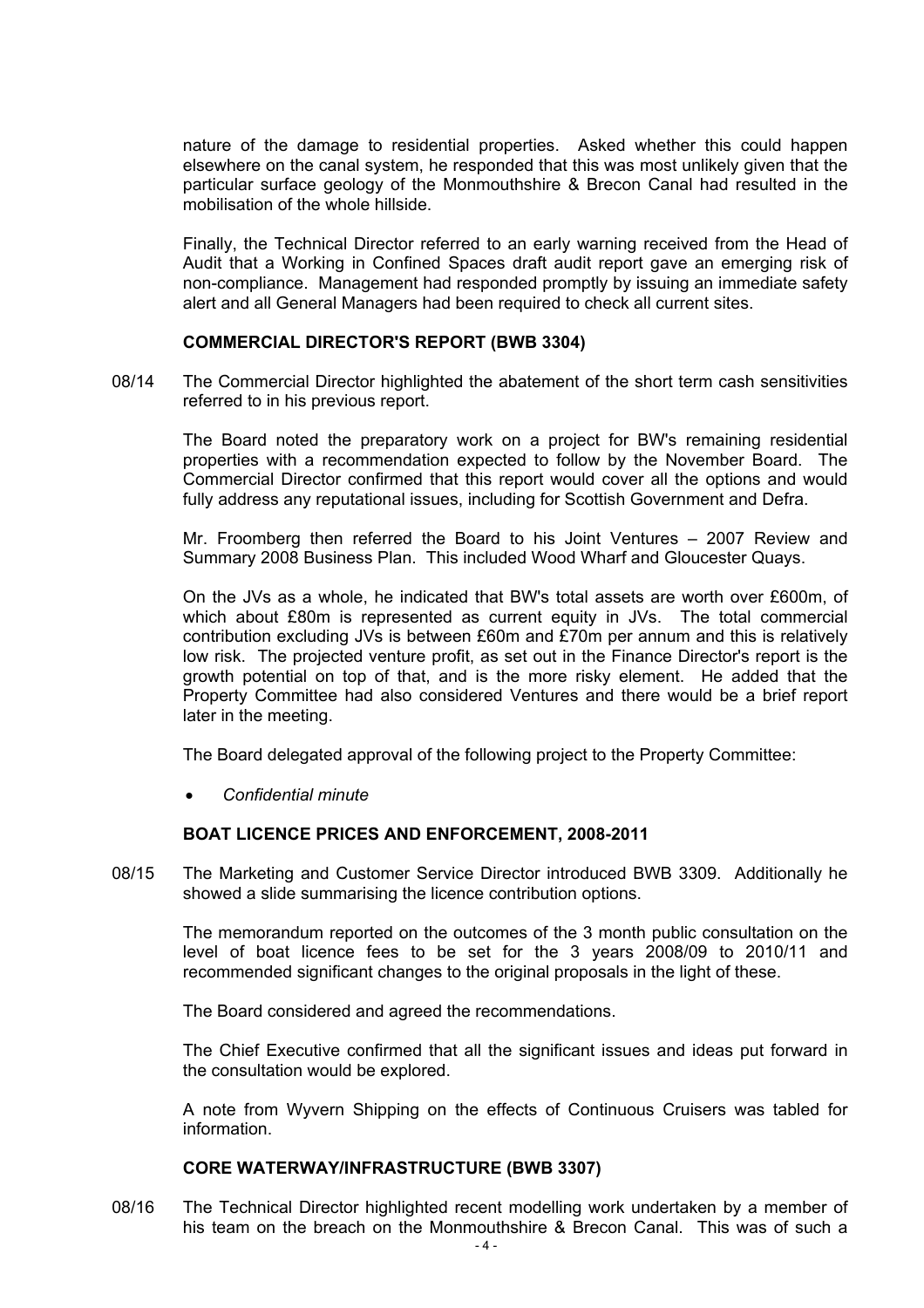high predictive value, that subject to validation by H.R. Wallingford, it would inform the programme of repairs on the canal.

 The Board noted the work in hand on the issue of South Yorkshire commercial dredging that was being done in advance of a management proposal being put to the Board.

 The Board approved a revised appropriation request for the Liverpool Canal Link. This increased the planned contribution from BW to  $£2m$  (with risk of a further  $£1.3m$ ) within a total project budget of £27.694m (previously £1.148m and £25.027m respectively).

 Mr. Sutherland suggested that an approach for funding be made to Mr. Gill, recently appointed Chief Executive of Liverpool Inc.

## **INSURANCE REPORT**

08/17 The Board noted BWB 3305 by the Finance Director. This explained BW's current insurance arrangements, the background and rationale for setting up the reinsurance captive and the outlook for insurance premiums at renewal in 2008.

Mr. Ridal added that the canal track was uninsurable on an economic basis.

#### **BOARD COMMITTEES**

08/18 The Board received oral reports on the meeting of the Audit Committee on 16 January 2008 and of the Property Committee on 21 January 2008.

 The recommendation of the Audit Committee that the Board adopt IFRS for this accounting year was approved. It was noted that an approach would be made to Defra requesting an accounts direction be made that included a requirement to show the transfer to capital reserves on the face of the income statement.

 The Chairman advised that the Property Committee had urged a cautious approach in the current market to the ISIS Brentford, Manchester and Leeds sites and not to commit to the construction contract at Gloucester Quays until the Conditions Precedent had been met. The Executive's approach at Wood Wharf where the outline planning permission was about to be lodged, was endorsed.

#### **HELIX PROJECT**

08/19 The Board received a presentation from the Director, Scotland on the Helix project which had been selected for a Big Lottery Grant. The final decision to proceed was expected at the end of March when confirmation that all funding was in place was needed.

#### **OTHER BUSINESS**

#### **Pension Trustees**

08/20 The appointment of Mr. Bridgeman as a director of the pension fund corporate trustee, in place of Dr. Christie, who was retiring, was agreed.

## **STATUS REVIEW PROJECT BOARD UPDATE/STRATEGY REVIEW**

08/21 The Board reviewed the outcomes of its Strategy Review the previous day together with BWB 3310, a report on the Status Review Project Board Meeting on 16 January 2008.